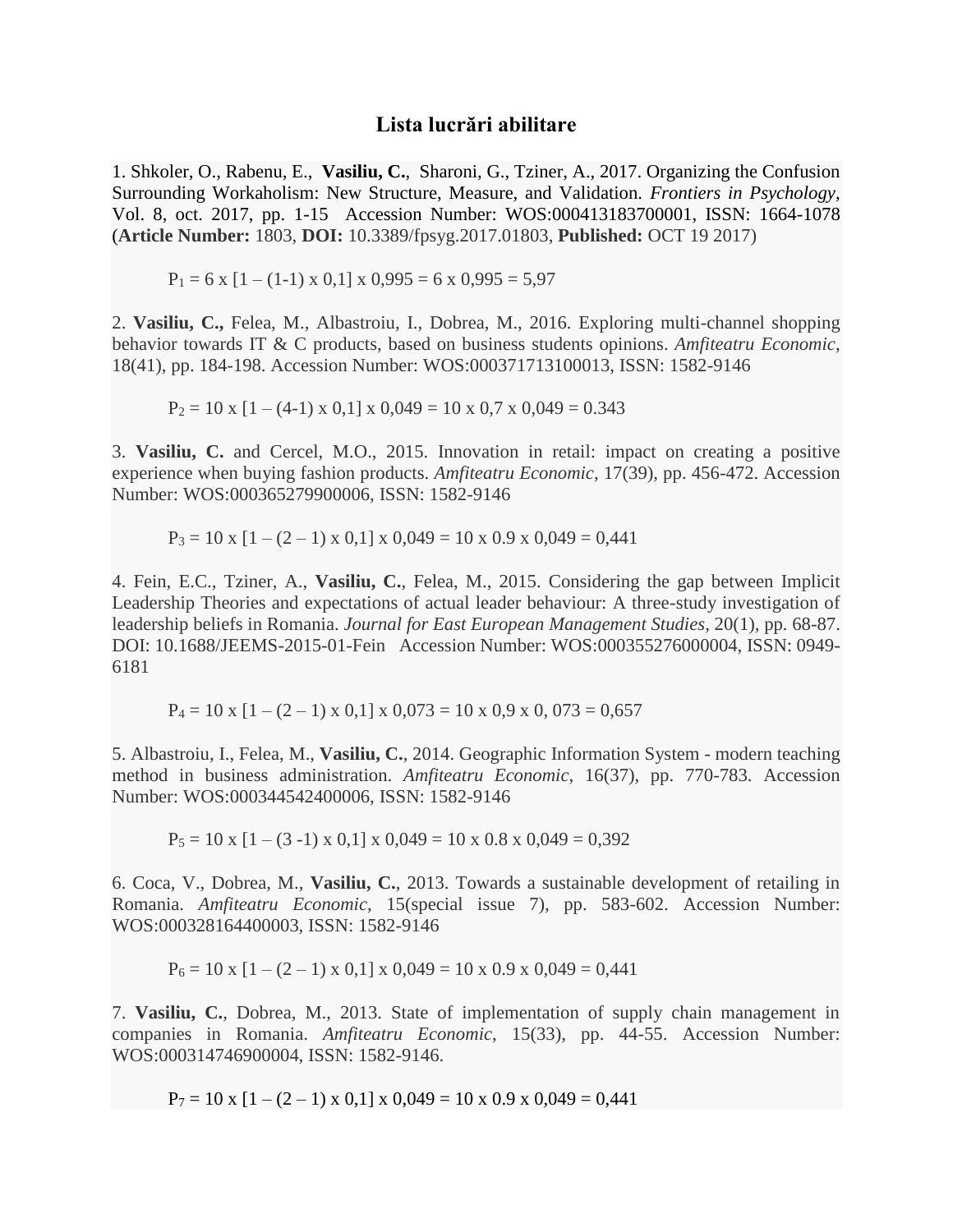8. Fein, E.C., **Vasiliu, C.**, Tziner, A., 2011. Individual Values and Preferred Leadership Behaviors: A Study of Romanian Managers. *Journal Of Applied Social Psychology*, 41(3), pp. 515-535. DOI: 10.1111/j.1559-1816.2011.00724.x Accession Number: WOS:000288704400001, ISSN: 0021- 9029.

$$
P_8 = 6 \times [1 - (1 - 1) \times 0, 1] \times 0,524 = 6 \times 0,524 = 3.144
$$

9. **Vasiliu, C.**, 2009. Employees competences - the success factor of commerce enterprises. *Amfiteatru Economic*, 11(25), pp. 79-90. Accession Number: WOS:000265489100009, ISSN: 1582-9146.

 $P_9 = 10 \times [1 - (1 - 1) \times 0.1] \times 0.049 = 10 \times 0.049 = 0.49$ 

10. **Vasiliu, C.**, 2008. Warehousing - activity which contribute to supply chain performance. *Amfiteatru Economic*, 10(24), pp. 94-108. Accession Number: WOS:000259826700008 ISSN: 1582-9146

 $P_{10} = 10 \times [1 - (1 - 1) \times 0.1] \times 0.049 = 10 \times 0.049 = 0.49$ 

$$
P = \sum_{i=1}^{10} Pi = 12,809
$$

## **Citări articole**

*Articolul Fein, E.C., Tziner, A., Vasiliu, C., 2010. Age cohort effects, gender, and Romanian leadership preferences. Journal of Management Development 29 (4), 364-376 citat în:*

C1. Víctor Jesús García-Morales, María Magdalena Jiménez-Barrionuevo, Leopoldo Gutiérrez-Gutiérrez, 2012. Transformational leadership influence on organizational performance through organizational learning and innovation. Journal of Business Research, 65(7), pp. 1040-1050.

Quartile 1 in Business Category JCR -  $Q1 = 1$  punct

C2. James C. Ryan, Syed A. A. Tipu, 2013. Leadership effects on innovation propensity: A twofactor full range leadership model. Journal of Business Research, 66(10), pp. 2116-2129.

Quartile 1 in Business Category JCR  $-$  Q1 = 1 punct

*Articolul Fein, E.C., Vasiliu, C., Tziner, A., 2011. Individual Values and Preferred Leadership Behaviors: A Study of Romanian Managers. Journal Of Applied Social Psychology, 41(3), pp. 515-535 citat în:*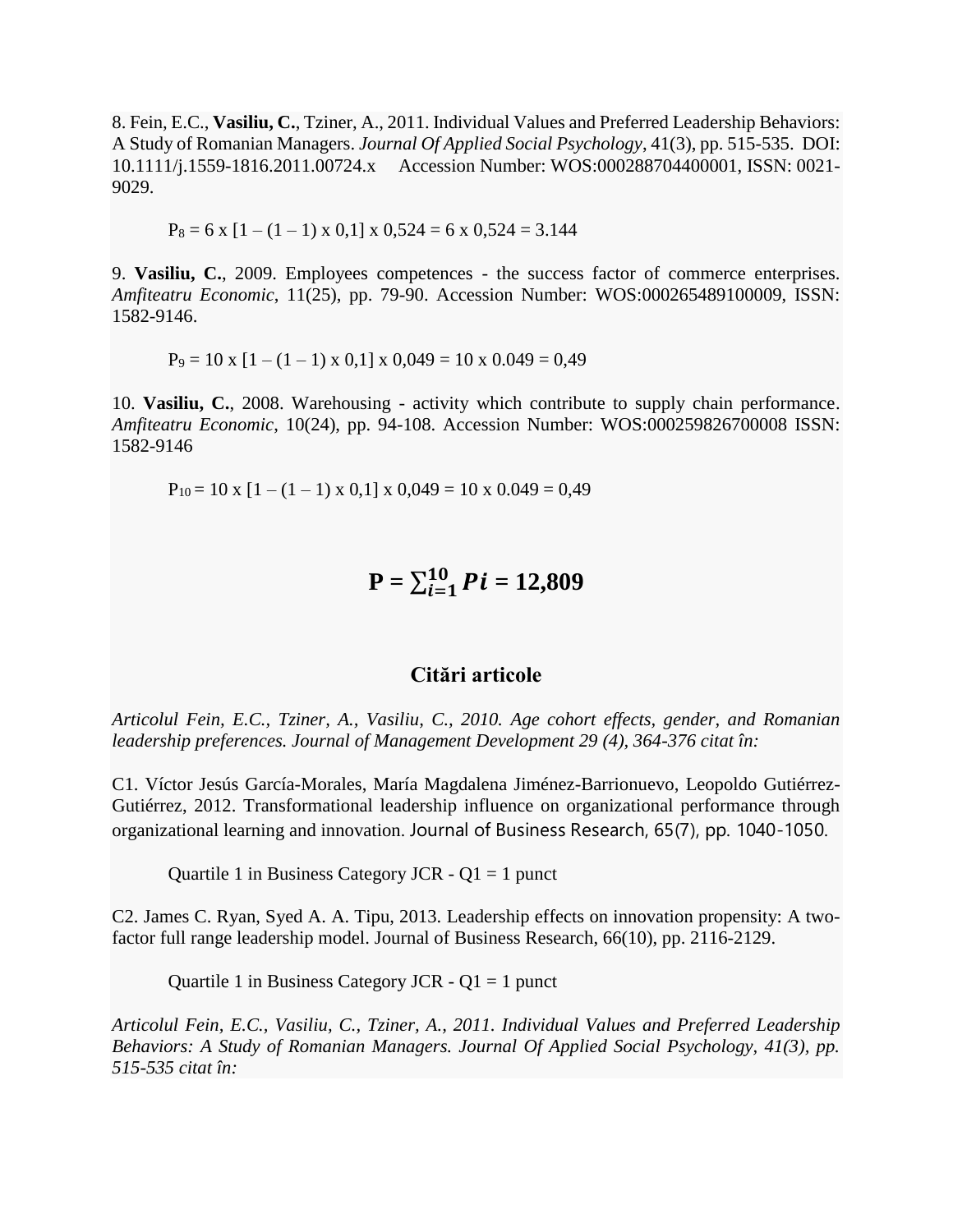C3. Ryan, James C.; Tipu, Syed A. A., 2013. Leadership effects on innovation propensity: A twofactor full range leadership model. Journal of Business Research, 66(10), pp. 2116-2129.

Quartile 1 in Business Category JCR  $-$  Q1 = 1 punct

C4. Buzea, C. 2014. Equity Theory Constructs in a Romanian Cultural Context. Human Resource Development Quarterly, 25(4), pp. 421-439. DOI: 10.1002/hrdq.21184

Quartile 1 in Industrial Relations & Labor Category JCR -  $Q1 = 1$  punct

*Articolul Coca, V., Dobrea, M., Vasiliu, C., 2013. Towards a sustainable development of retailing in Romania. AMFITEATRU ECONOMIC, 15(special issue 7), pp. 583-602. Accession Number: WOS:000328164400003, ISSN: 1582-9146 citat în:*

C5. Swoboda, Bernhard; Berg, Bettina; Dabija, Dan-Cristian, 2014. International transfer and perception of retail formats A comparison study in Germany and Romania. International Marketing Review, 31(2), pp. 155-180, DOI: 10.1108/IMR-11-2012-0190

Quartile 3 in Business Category JCR -  $Q3 = 0.5$  puncte

C6. Dumitru, Valentin-Florentin; Jinga, Gabriel; Mihai, Florin; et al., 2015. Innovative information technologies and their impact on the performance of the entities which activate in the retail industry. Amfiteatru Economic, 17(39), pp. 520-535.

Quartile 3 in Economics Category JCR -  $Q3 = 0.5$  puncte

C7. Albastroiu, Irina; Felea, Mihai, 2015. Enhancing the shopping experience through QR codes: the perspective of the Romanian users. Amfiteatru Economic, 17(39), pp. 553-566.

Quartile 3 in Economics Category JCR -  $Q3 = 0.5$  puncte

C8. Romero, Isidoro; Maritnez-Roman, Juan A., 2015. Determinants of technology adoption in the retail trade industry - the case of SMEs in Spain. Amfiteatru Economic, 17(39), pp. 646-660.

Quartile 3 in Economics Category JCR -  $Q3 = 0.5$  puncte

C9. Dumitru, Madalina; Albu, Nadia; Dumitru, Valentin Florentin; et al., 2014. Practices regarding the forms of communication with the consumers used by a multinational company at global and local level. Amfiteatru Economic, 16(35), pp. 41-57.

Quartile 3 in Economics Category JCR -  $Q3 = 0.5$  puncte

C10. Tigu, Gabriela; Tuclea, Claudia-Elena; Vranceanu, Diana-Maria; et al., 2014. The social responsibility of retailers through the eyes of students of a commerce faculty - a qualitative approach. Amfiteatru Economic, 16(35), pp. 73-87.